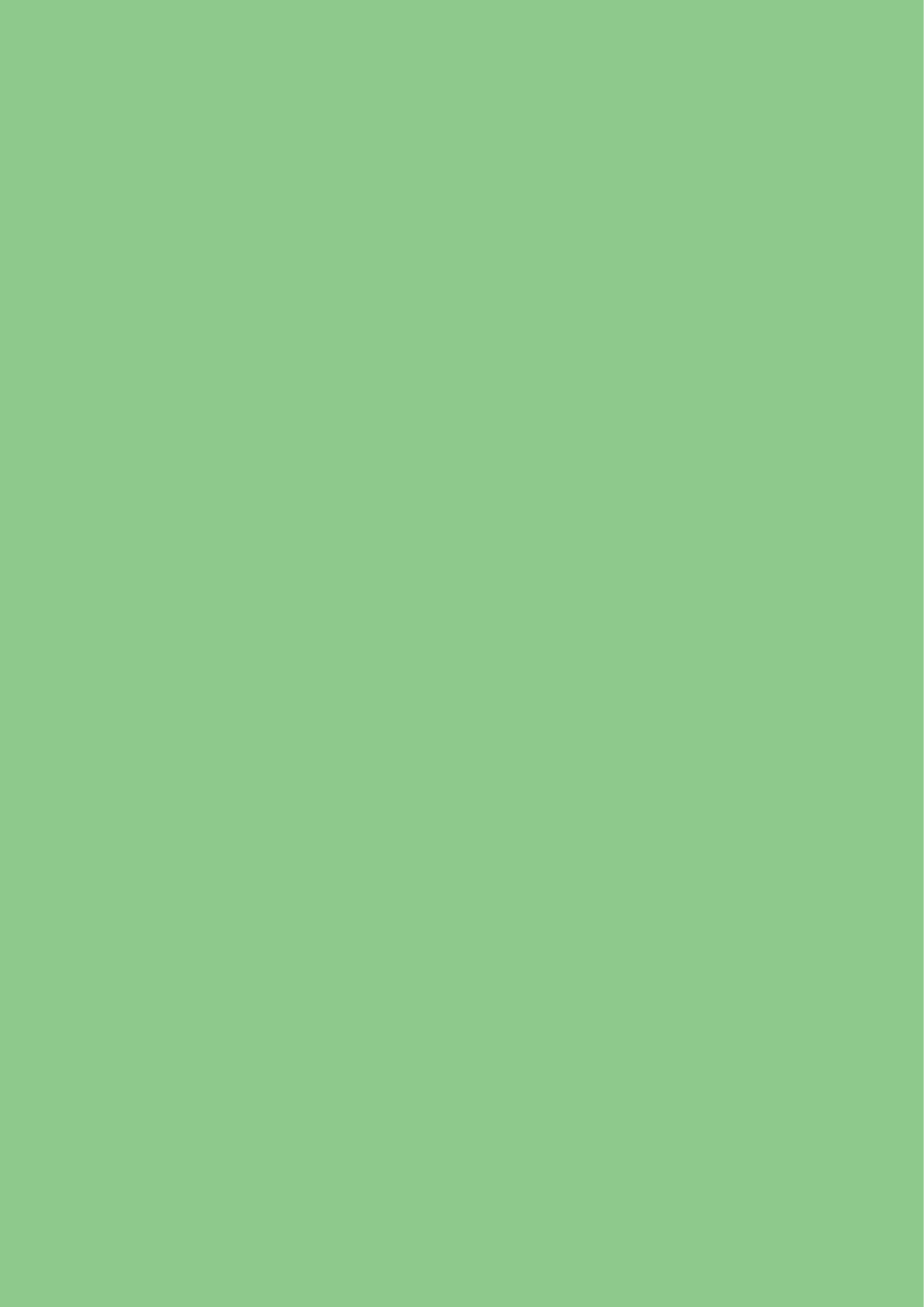## Munich Re Code of Conduct



How Munich Re (Group)<sup>1</sup> is perceived by the public depends on each and every member of our staff2. By aligning our actions to high ethical and legal standards, we create a spirit of trust and protect the reputation of all Munich Re companies.

Together with the Group's Core Principles, the Code of Conduct reflects our values. These values also embrace the ten principles of the United Nations Global Compact, with which we have been voluntarily complying since 2007.

The Code of Conduct is a set of binding rules for all our staff members, including senior executives and the members of the boards of management of Munich Re companies. It makes the standards of ethical conduct in our daily work transparent. The code is supplemented by additional rules in certain divisions and Group companies.

Joachim Weming

Dr. Joachim Wenning Chairman of the Board of Management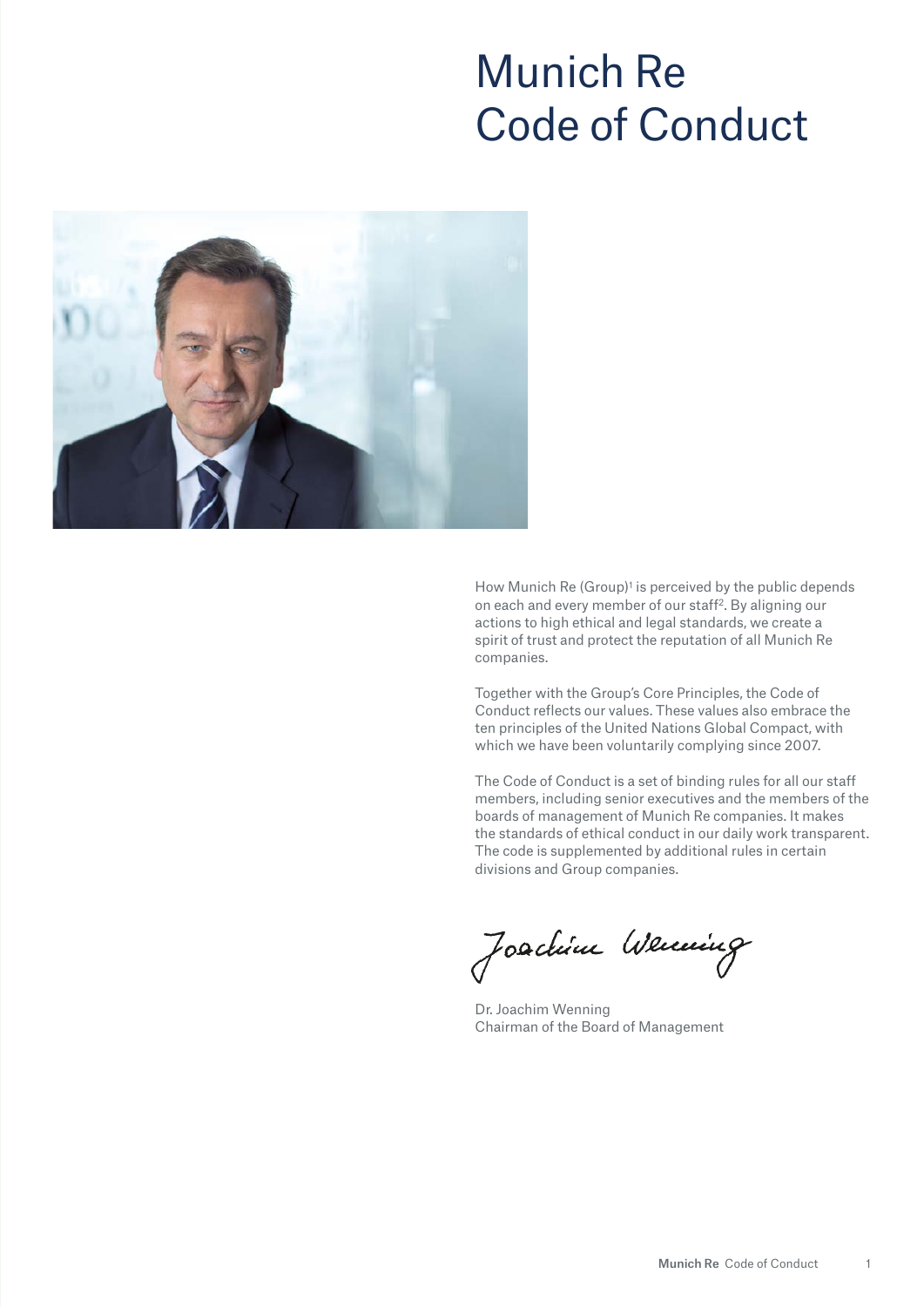## Overview of our Core Principles and the topics in the Code of Conduct

The Group's main philosophy and convictions are engraved in its five Core Principles, which provide the mandatory framework for all of our activities. All Code of Conduct rules and policies can be traced to our Core Principles, though other combinations than the ones shown below are also possible.

|                                                          | <b>Core Principles</b>                                                                                                                                                                   | <b>Code of Conduct topics</b>                                                                                                                                                                                                                                                                                                                                    |
|----------------------------------------------------------|------------------------------------------------------------------------------------------------------------------------------------------------------------------------------------------|------------------------------------------------------------------------------------------------------------------------------------------------------------------------------------------------------------------------------------------------------------------------------------------------------------------------------------------------------------------|
| <b>Core business</b>                                     | Our core business is the management of<br>insurable risks - we strive for excellence in risk<br>management, underwriting and active risk<br>diversification.                             | - Compliance with laws and regulations<br>- Doing business reliably and with integrity<br>- Fair and legal competition<br>- Compliance with the rules of data protection,<br>information security and confidentiality                                                                                                                                            |
| <b>Cooperation</b><br>with clients and<br>sales partners | We base our actions on our clients' and sales<br>partners' needs, and offer them the best possible<br>solutions - through our knowledge, our innovative<br>power, and close cooperation. | - Handling conflicts of interest responsibly<br>- Preventing financial crime                                                                                                                                                                                                                                                                                     |
| <b>Disciplined</b><br>financial<br>management            | We manage our Group in a disciplined and<br>value-oriented way - matching our investments<br>to our liabilities and applying consistent capital<br>management.                           | - Observing financial sanctions<br>- Preventative measures against money<br>laundering<br>- Observing rules on insider trading                                                                                                                                                                                                                                   |
| <b>Group-wide</b><br><b>HR</b> management                | We use the management potential and knowledge<br>within the Group by promoting diversity,<br>flexibility and a unifying leadership culture.                                              | - Respectful and appreciative treatment of<br>staff members<br>- Responsible leadership                                                                                                                                                                                                                                                                          |
| <b>Responsible</b><br>approach                           | Our responsible conduct creates sustainable<br>value - for our clients, staff members,<br>shareholders and society.                                                                      | - Corporate responsibility (CR)<br>- Integration of environmental, social and<br>governance (ESG) aspects<br>- Handling donations and sponsorships<br>appropriately<br>- Adhering to rules for external communication<br>$-$ Tax law<br>- Protecting Munich Re's corporate assets<br>- Whistleblowing<br>- Dealing with misconduct<br>- Protecting staff members |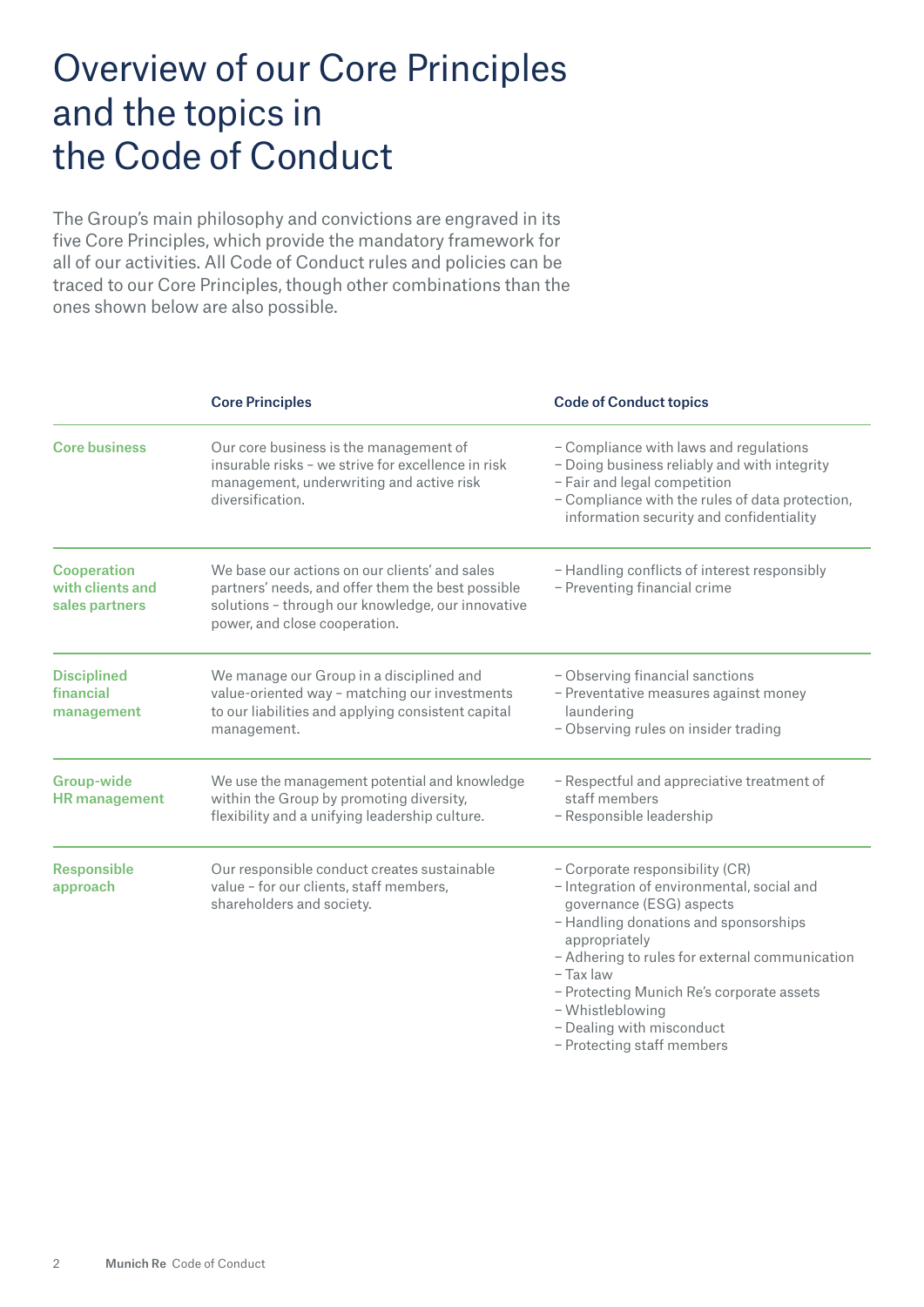

## Compliance with laws and regulations

Complying with the laws and regulations in the relevant jurisdictions constitutes an elementary principle underlying our business. All our staff members are required to observe the statutory and supervisory regulations that govern our operations. The same applies to our internal rules. Our senior management is responsible for ensuring that the Code of Conduct and our internal rules are communicated and implemented throughout the companies within their scope of responsibility.

We do not participate in businesses that purposefully attempt to breach or circumvent statutory or supervisory rules.

### Doing business reliably and with integrity

All our staff members are obliged to uphold Munich Re's reputation in their daily work, and to avoid any conduct that could harm the reputation of one or more companies within the Group. In particular, we expect our staff members to exhibit personal integrity and reliability.

We are committed to the principle of dealing fairly and openly with our clients, business and sales partners. We aspire to give our clients the best possible advice in making informed, reasonable decisions in their best interests. Potential conflicts of interest with clients and other business partners must be avoided, or – where this is not possible – appropriately resolved. Complaints from clients or former clients must be handled fairly and without delay.

#### As a Group, our aim is ...

- *… that all decisions and activities of staff members comply with this Code of Conduct and the applicable statutory, supervisory and internal rules;*
- *… that all relevant rules are appropriately communicated to staff members;*
- *… that superiors and/or the responsible contacts3 are informed where there are indications that statutory or internal rules may have been breached.*

- *… in my daily work, I evaluate whether my actions and decisions are in line with the applicable rules at all times;*
- *… I examine whether my actions may adversely affect individual Munich Re companies;*
- *… I consult my superiors or the responsible contacts in case of doubt.*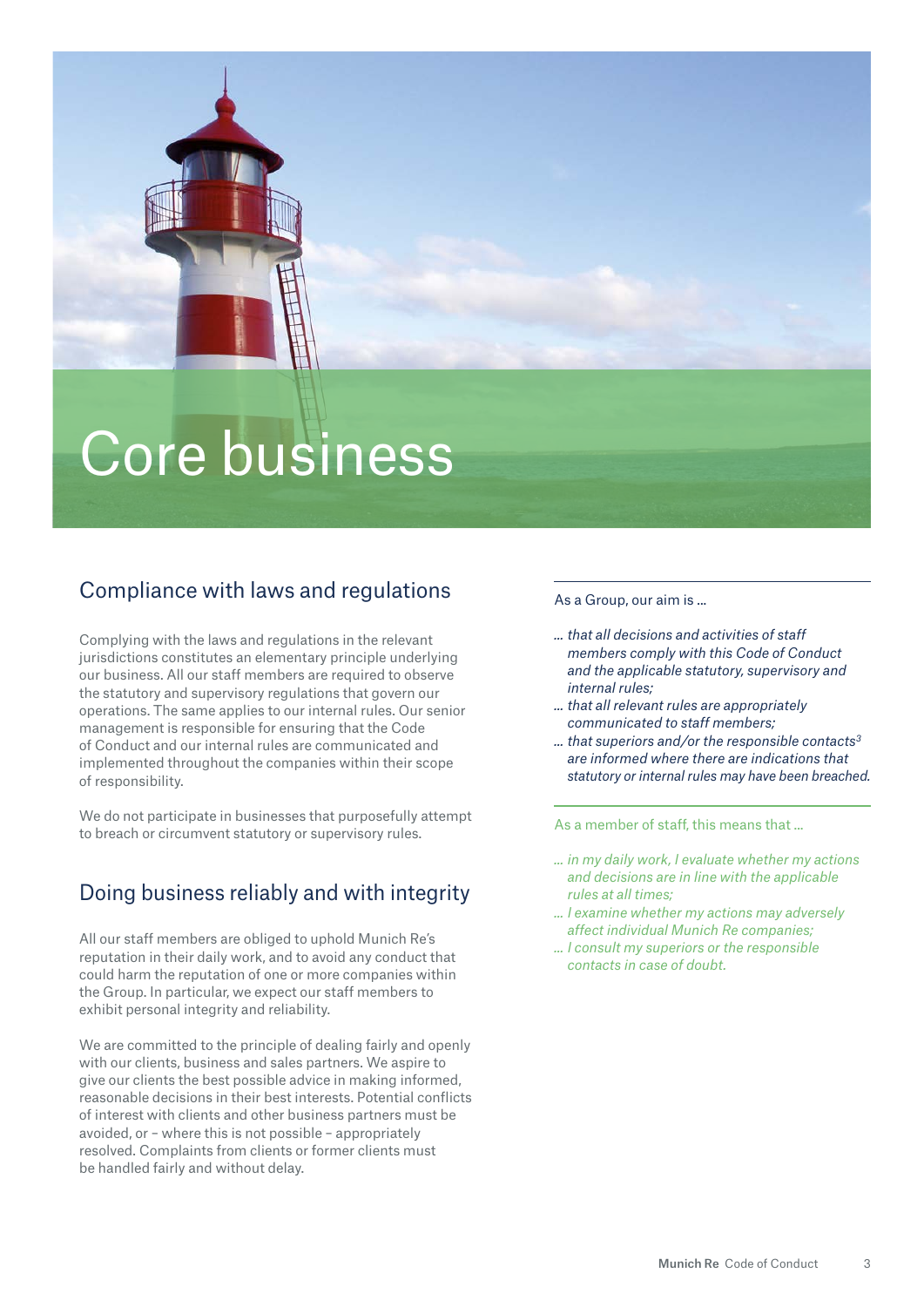## Fair and legal competition

We use fair and legal means of competition. All staff members are thus obliged to comply with the rules of national and international competition and antitrust law.

Given that competition and antitrust law is very complex, the responsible contacts should be consulted if there are any doubts about the admissibility of a given competitive behavior. Any supplementary, company-specific requirements and internal rules must be observed.

#### As a Group, we must ...

- *… engage only in fair competition;*
- *… provide staff members with contacts who can be consulted in the event of uncertainty.*

As a member of staff, this means that ...

- *… I engage in fair competition;*
- *... I ensure that I do not reveal or exchange any unauthorised competitive information to any of my business contacts;*
- *... I do not make any derogatory comments about competitors.*

### Compliance with the rules of data protection, information security and confidentiality

It is essential that we protect the personal data of our staff members and clients, guard our business and sales partners' corporate information, and our own trade secrets, if we are to be treated as a competent and trusted partner. Every staff member must contribute hereto.

All staff members are bound to secrecy in all company matters, as long as it cannot be assumed that the information is already public. All information is for internal use only and must be handled confidentially, unless it is expressly intended for external publication and has been classified as such.

Munich Re has implemented Group-wide organisational processes and technical security measures to protect its confidential information. In addition, we offer regular training sessions and other measures to heighten awareness. These help to ensure that our confidential data is suitably protected against unauthorised access, as well as against malicious use, manipulation or loss. Any supplementary, company-specific requirements and internal rules must be observed.

As a Group, we must ...

- *... ensure that our staff members know, understand and comply with the applicable rules on information security and data protection;*
- *… provide our staff members with the tools and know-how necessary for them to meet their obligations.*

- *… I process personal data and other confidential information only when necessary and permissible;*
- *… I ensure that all the confidential information within my sphere of responsibility remains secure;*
- *… I prevent third parties from using my login ID, and I protect my computer, mobile devices and data storage media against theft and unauthorised use;*
- *… when I leave my workstation, I lock away any documents that contain confidential information;*
- *… I do not circumvent any installed security measures, and I uphold all internal procedures.*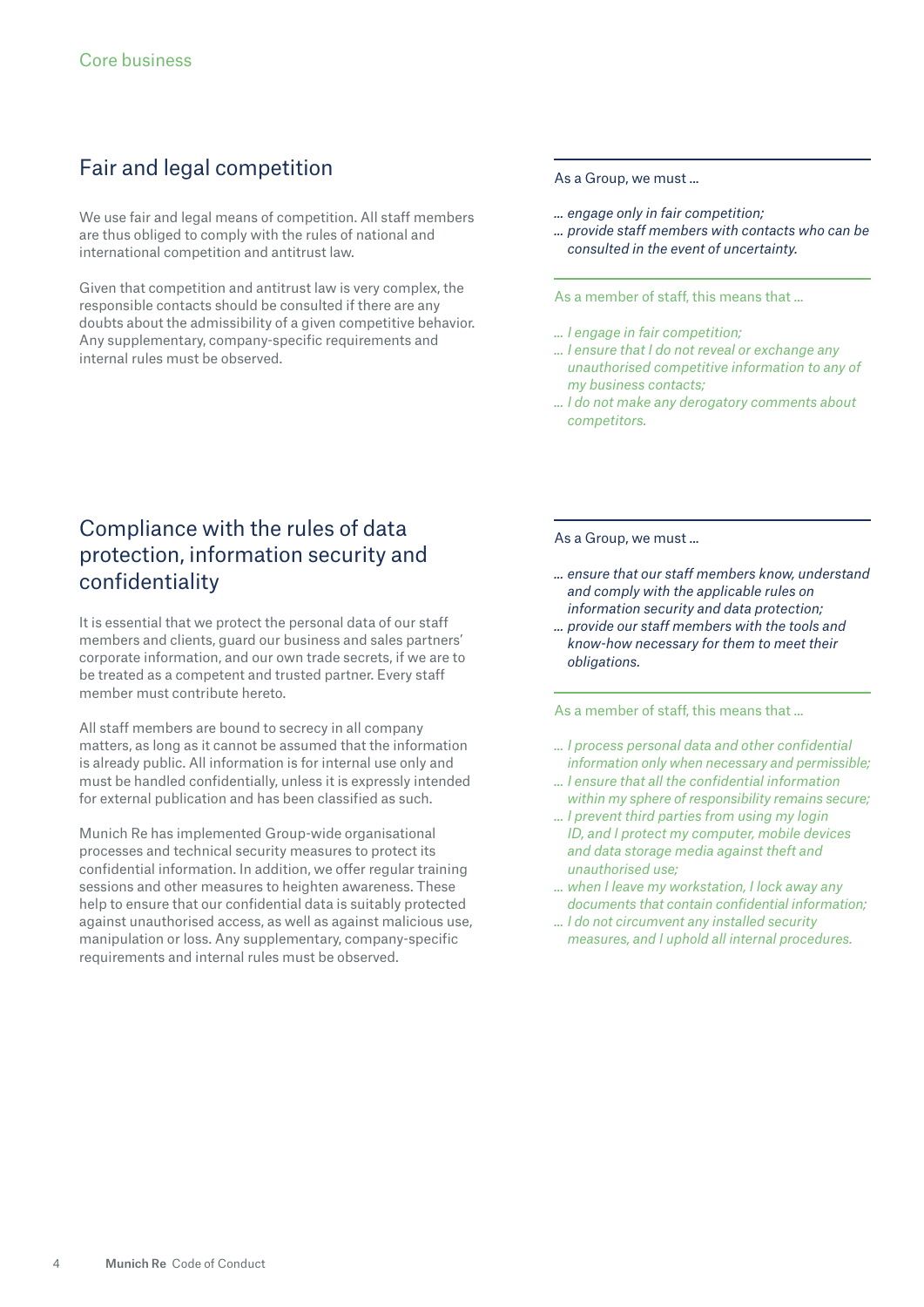

# Cooperation with clients, business and sales partners

#### Responsible handling of conflicts of interest

We are to avoid any situations that could lead to a conflict between personal interests and the interests of Munich Re or those of our clients, business and sales partners. Potential conflicts of interest must therefore be identified as early as possible and then resolved professionally and fairly.

As a general rule, any personal interests of a staff member related to their positions at work must be disclosed to their superiors. In case of doubt, Compliance<sup>4</sup> is to be consulted.

A conflict of interest may, for example, arise when giving or receiving gifts or invitations. It is not permitted to accept or give any financial gratuities (e.g. cash, cheques or bank transfers). Public officials, politicians and other representatives of public institutions may not be offered gifts, invitations or other gratuities that could call into question their independence or integrity. No gratuities whatsoever may be offered to such officials without obtaining prior approval from Compliance.

Details about how to handle conflicts of interest, gifts and invitations appropriately are defined in separate, companyspecific standards and internal rules, which must be complied with.

#### As a Group, we must ...

- *… make rules and guidelines available to staff members of all companies, so they can inform themselves before accepting or receiving gratuities;*
- *… ensure that gratuities do not cause any conflicts of interest, and that they are consistently checked for appropriateness and social acceptability.*

- *… I disclose to my superiors or Compliance any conflicts of interest that arise in association with a business decision;*
- *… I accept and/or offer gifts and invitations only in accordance with the applicable rules.*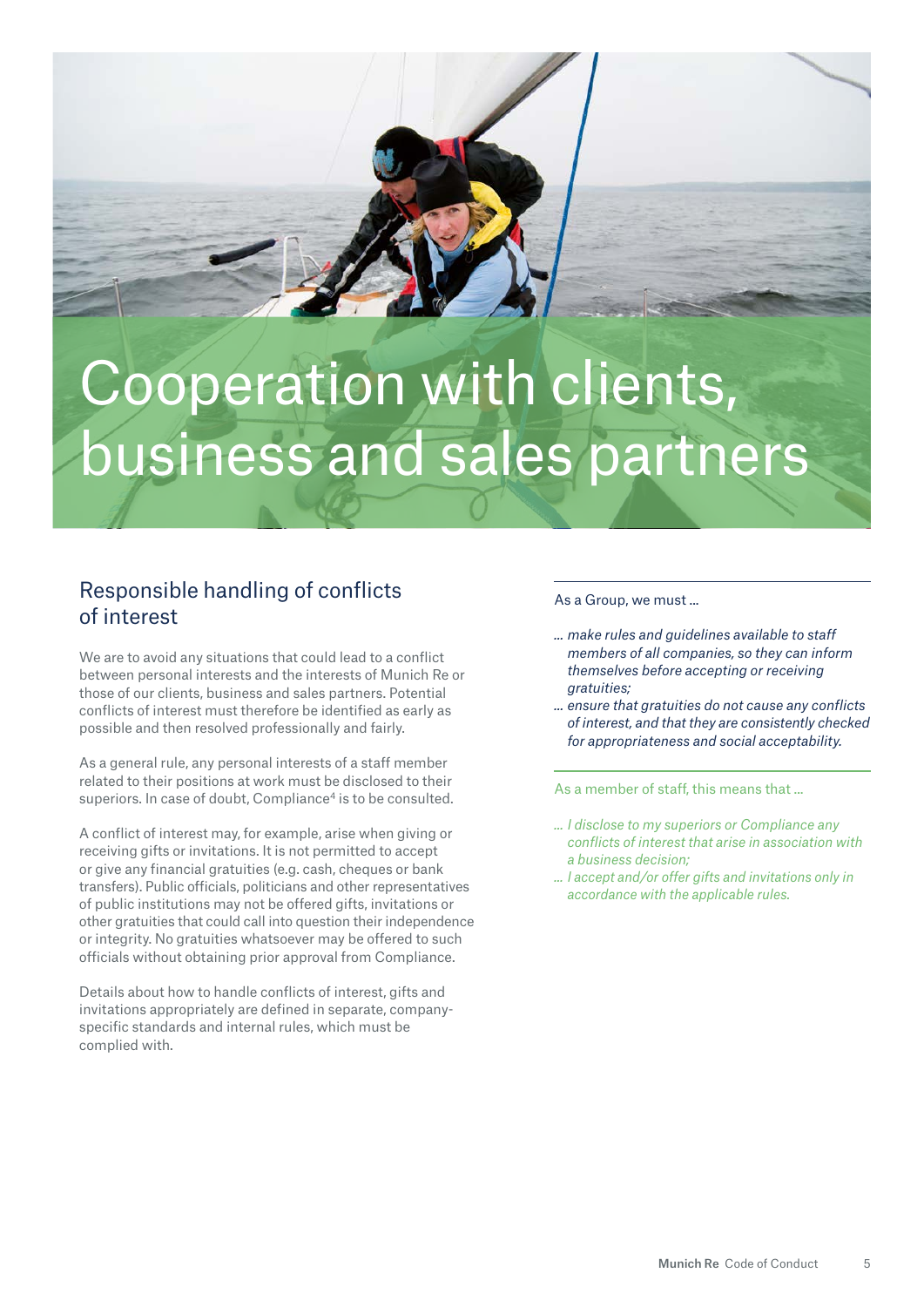## Preventing financial crime

Munich Re companies have zero tolerance for financial crime, and have implemented measures on preventing and detecting fraudulent activity and on reacting appropriately. Financial crime includes but is not limited to bribery, breach of trust, fraud, tax evasion, balance sheet falsification, and subsidy fraud.

Prior to a business transaction, staff members at Munich Re companies obtain sufficient information about the client's business environment, the client itself, and the purpose of the intended transaction.

If any illegal activity is suspected, staff members are to inform their superiors or the responsible contacts without delay. If there is any doubt about a transaction's legality, it must be declined. Any supplementary, company-specific requirements and internal rules must be observed.

As a Group, we aim to ...

- *… protect our staff members, clients and business partners from the consequences of financial crime;*
- *… provide our staff members with the tools to identify at an early stage and report financial crime;*
- *… systematically investigate criminal activity and take appropriate responsive action.*

- *… I familiarise myself with the applicable rules, including those communicated to me by my employer on preventing financial crime;*
- *… I make active use of the information provided by my company;*
- *… if I suspect anything, I notify the responsible contacts in confidence.*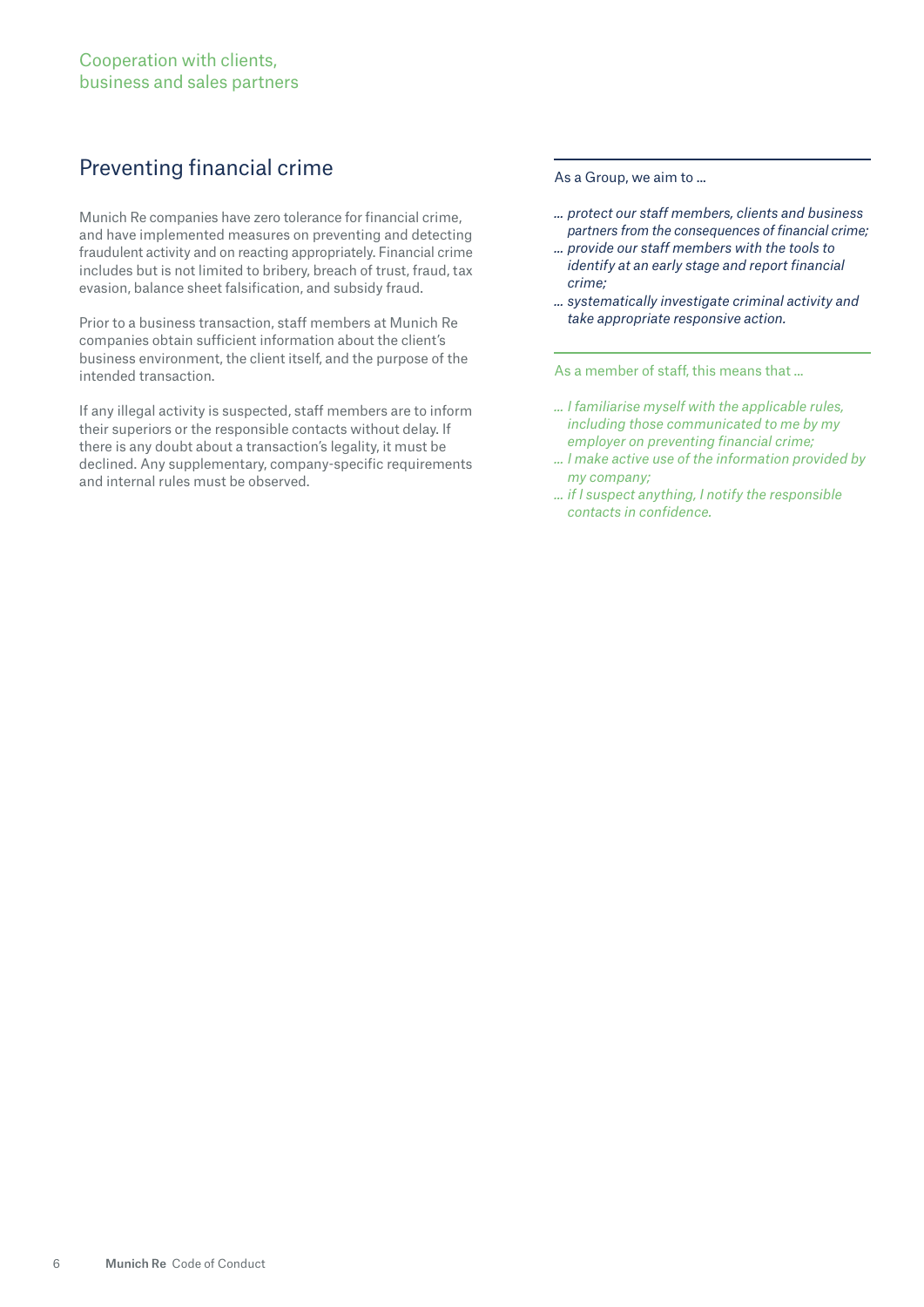# Disciplined financial management

## Observing financial sanctions

Sanctions are politically motivated legal restrictions on trading and exchanging capital or funds with certain countries, people or groups. They are often issued on the basis of UN resolutions by individual countries or as regulations by the European Union (EU), and are amended regularly.

Violations of sanctions, whether intentional or by negligence, can result in criminal proceedings and/or fines towards the company. Other commercial and legal consequences can also follow, such as a ban on doing certain kinds of business and restrictions on market access (particularly the USA). Since sanctions apply to both legal and natural persons, Munich Re companies and staff members must take the provisions of any sanctions into account in all their business transactions. Any supplementary, company-specific requirements and internal rules must be observed.

### Preventative measures against money laundering

Munich Re companies must not be misused for the purposes of laundering money or financing terrorism. Certain companies of Munich Re are subject to special statutory rules in this regard, which the staff members of those companies must be aware of and comply with. That is the only way to prevent our companies from coming into conflict with the law. Any supplementary, company-specific requirements and internal rules must be observed.

#### As a Group, we must ...

*… provide our respective staff members with the statutory rules and our company-specific practices on dealing with financial sanctions and preventing money laundering.*

- *… I comply with the rules on dealing with financial sanctions and preventing money laundering;*
- *… where I have reasonable suspicions concerning a violation of anti-money-laundering rules or of financial sanctions, I will notify my superiors or the responsible contacts.*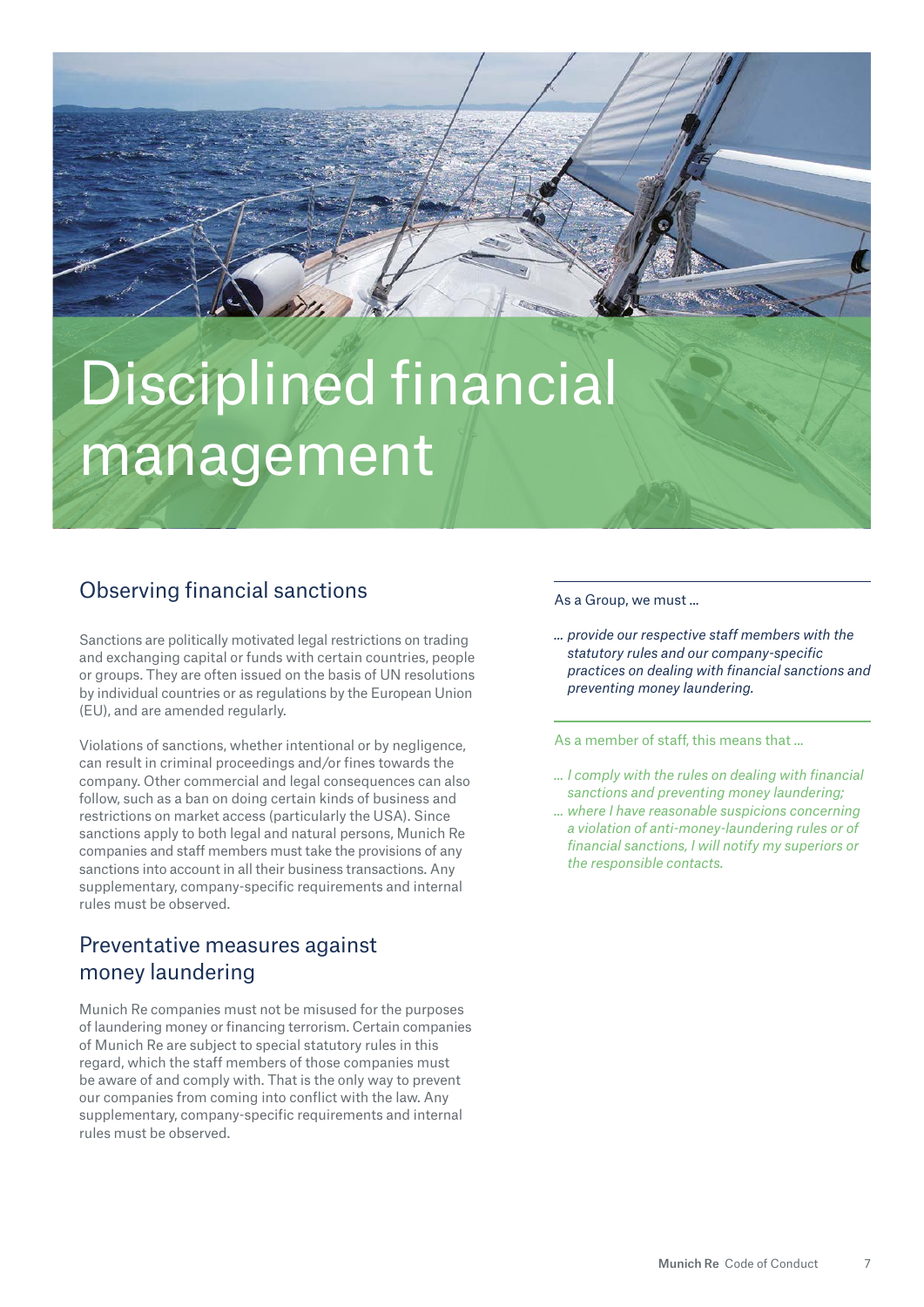#### Observing rules on insider trading

Münchener Rückversicherungs-Gesellschaft Aktiengesellschaft in München is listed on the German stock exchange. Therefore, non-published information that could affect share prices – otherwise known as inside information – may only be disclosed to certain members of staff.

As a general rule, staff members who hold inside information about Münchener Rückversicherungs-Gesellschaft Aktiengesellschaft in München or any other listed company are prohibited from transacting in those companies' securities or financial instruments. Insiders also may not disclose the inside information to third parties without authorisation, except where the disclosure is made in the normal exercise of employment, profession or duties. Compliance must be notified before inside information is passed on, so that the recipient can be informed of the legal requirements against insider trading. Making investment recommendations and inciting insider dealings are also prohibited, as is cancelling a deal after having received inside information.

In addition, certain dealings by managers – so-called managers' transactions – are subject to special legal disclosure requirements as to ensure transparency on the capital markets. Any supplementary, company-specific requirements and internal rules must be observed.

As a Group, our aim is ...

- *… that the staff members at our companies comply with the applicable rules on handling inside information;*
- *… that staff members recognise when certain knowledge might qualify as inside information.*

- *… I do not disclose inside information without authorisation;*
- *… I do not use inside information to conduct financial transactions or make corresponding recommendations;*
- *… I comply with trading windows and vesting periods for transactions in the securities or other financial instruments of Münchener Rückversicherungs-Gesellschaft Aktiengesellschaft in München, to the extent that these rules apply to me;*
- *... when in doubt, I contact Compliance.*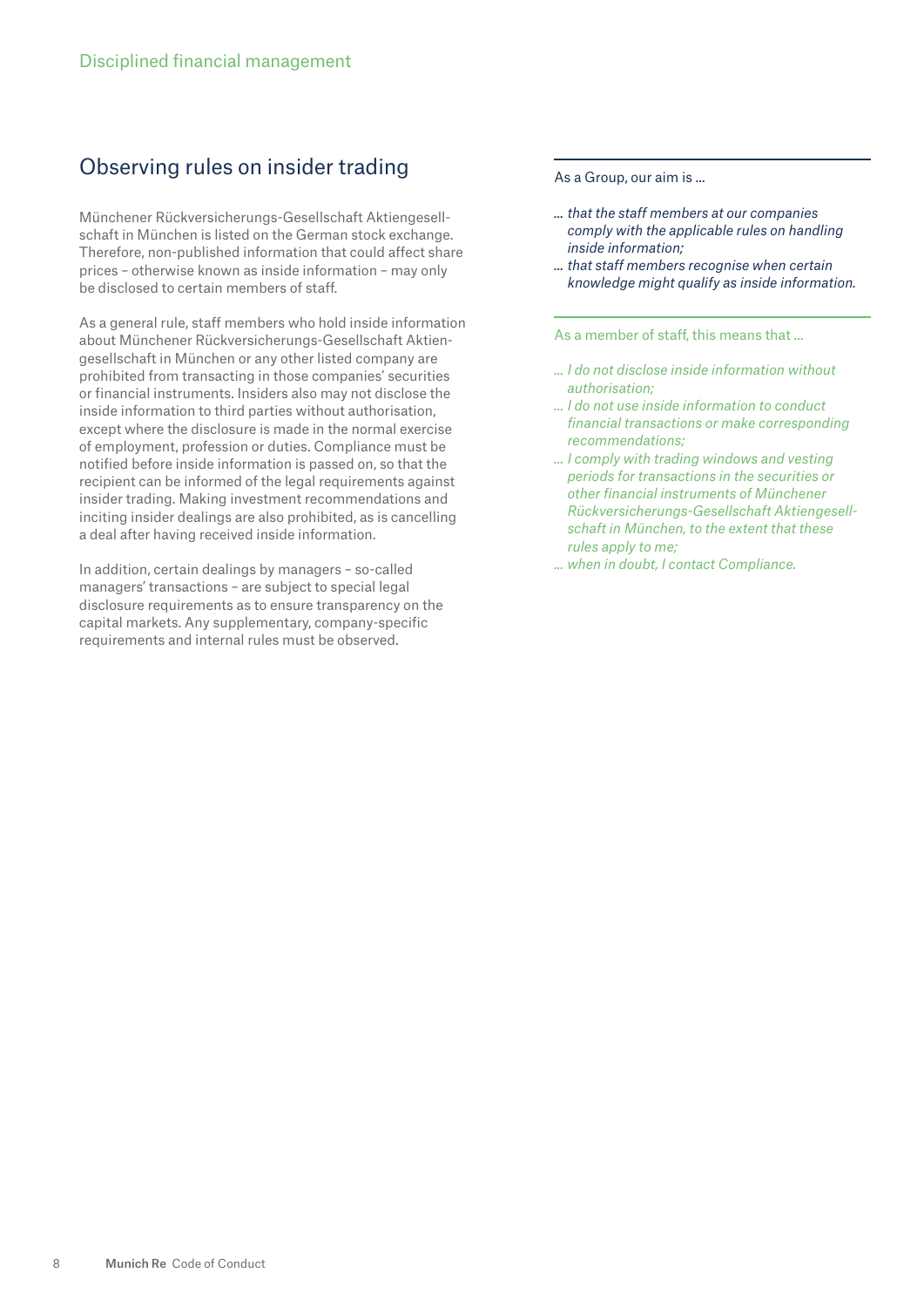

# Group-wide HR management

#### Respectful and appreciative treatment of staff members

We expect staff members to observe every individual's personal dignity, privacy and personal rights. We do not tolerate discrimination (on grounds of disability, age, sex, ethnic origin, nationality, sexual identity, political opinion, race, religion or the like), sexual or other personal harassment, or insulting behaviour. We also do not tolerate any socially inappropriate behaviour, intimidation or violence, or the threat of such.

## Responsible leadership

Our managers' culture of leadership and their duty as role models are an essential part of our compliance culture. We expect our managers to take responsibility for their staff members and for reaching business goals with integrity. Their own conduct should reflect what they expect from staff members.

#### As a Group, we aim to ...

- *... promote diversity in our Group, and to conduct ourselves accordingly, both in-house and in public;*
- *... have our managers behave as role models to their colleagues and staff members.*

- *… I support a culture in which ethically irreproachable conduct is recognised, valued and embodied by all;*
- *… I treat my colleagues and business and sales partners fairly and with respect.*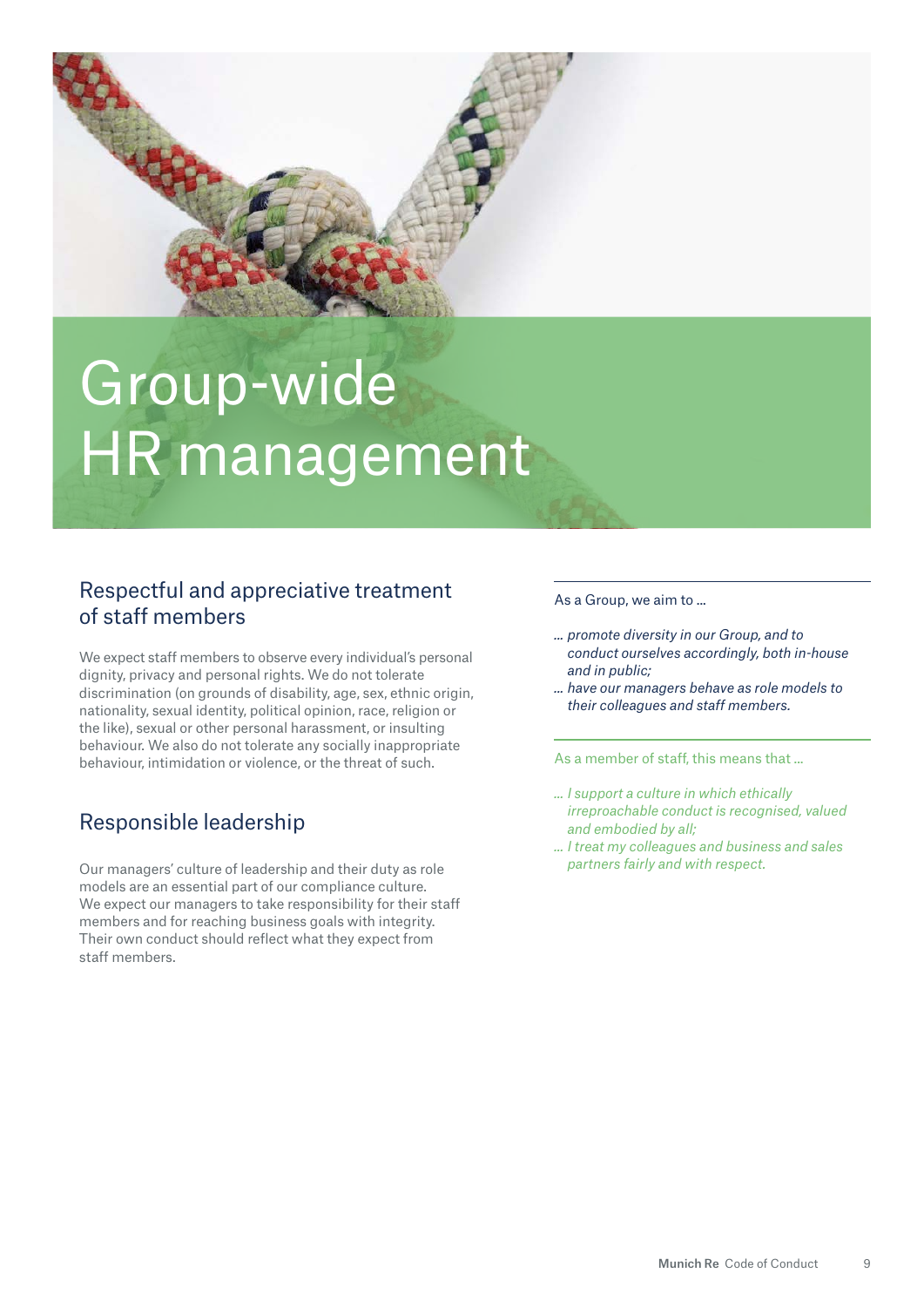

## Responsible approach

## Corporate responsibility (CR)

We follow Munich Re's guiding principle of turning risk into value. That is why we address global challenges, and use our knowledge, expertise and creativity to offer innovative and sustainable solutions. We go beyond what is required by law, and have committed ourselves to meeting more far-reaching standards. These include the United Nations Global Compact (see annex), the Principles for Responsible Investment (PRI), and the Principles for Sustainable Insurance (PSI).

#### Integration of environmental, social and governance (ESG) aspects

We systematically take into account environmental, social and governance (ESG) aspects across the whole value chain – from the acquisition and transaction of insurance business, to asset management.

We practice proactive environmental management to reduce our CO2 footprint. We also support educational, social and cultural projects at our various locations worldwide. These commitments aim to strengthen the trust placed in us by our staff members, clients, business and sales partners. We have specific committees or bodies in place in every field of business to address the possible negative consequences our operations may have for society, the environment and our reputation, and which staff members can and should consult when in doubt.

As a Group, we aim to ...

- *… make a positive contribution to the environment and society with our conduct;*
- *… observe ESG principles on sustainable economic development;*
- *… fund projects and work with partners worldwide to support solutions to social challenges.*

- *… I consider ESG aspects in my work;*
- *… I consult the respective bodies when our reputation is at risk;*
- *… my decisions at work actively support our environmental and climate goals.*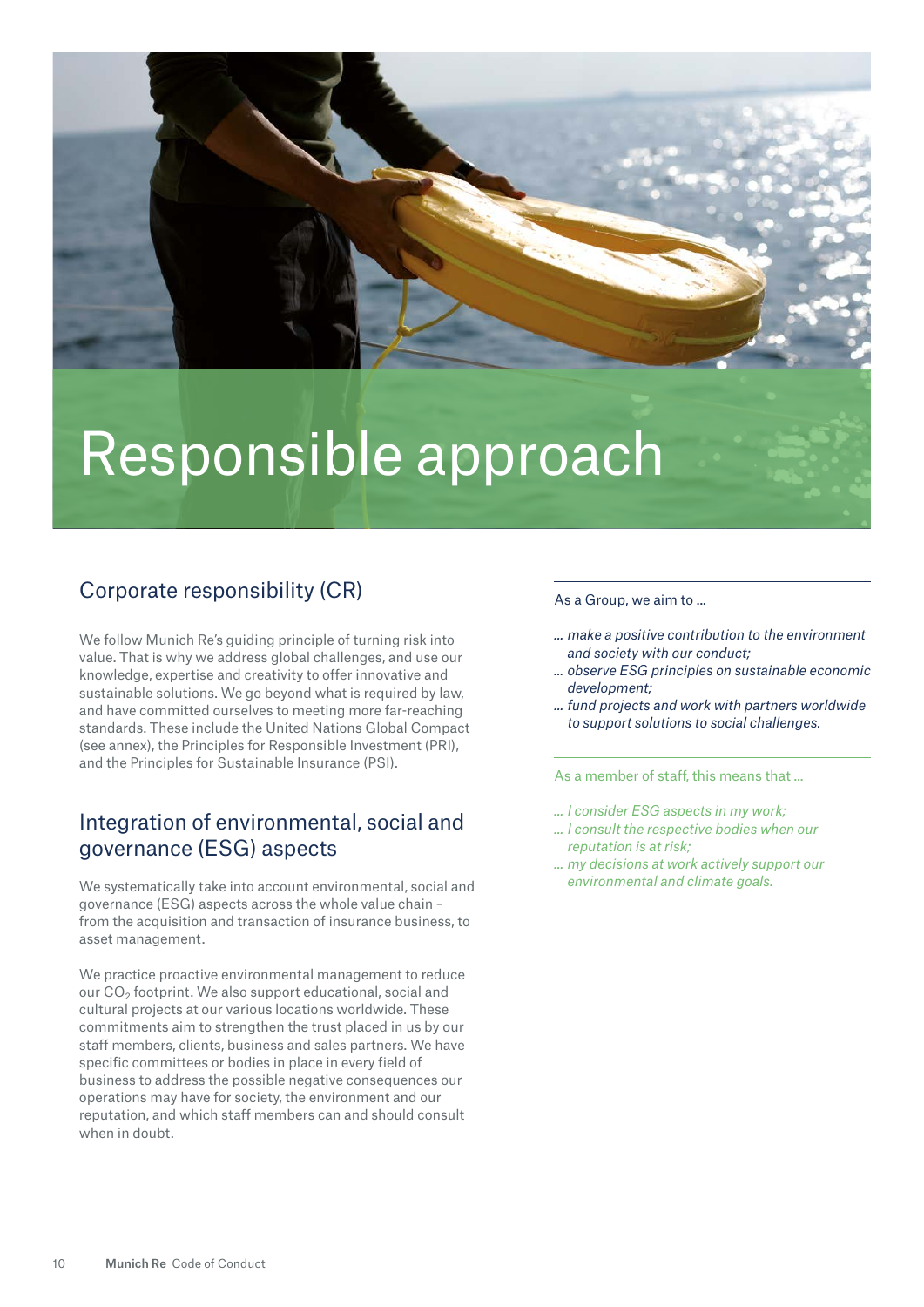### Handling donations and sponsorships appropriately

Donations are voluntary contributions – monetary or as another benefit – made by Munich Re companies. We may not receive any services in return for donations – they merely express our commitment to society.

A central characteristic of sponsoring, on the other hand, is that we receive appropriate services in return.

When making donations or sponsoring, the applicable company-specific standards and internal rules must be complied with.

#### Adherence to rules for external communication

Only senior managers of Munich Re companies, or expressly authorised employees, may issue official statements to the media or communicate with the media and shareholders. Any external enquiries must be forwarded to these authorised staff members.

The same applies to statements issued to public institutions or supervisory authorities. Communication with these bodies may only be conducted via the responsible staff members.

We respect and protect personal rights, privacy and the freedom of expression. However, staff members should be aware that, even in their private lives, they may be seen as representatives of the company. Staff members are therefore expected to uphold the company's image and reputation in their conduct outside the company as well.

Anyone perceived as a representative of Munich Re in the public eye – for example at trade presentations and seminars, or on social media – without having been authorised, must make clear they are acting as private individuals.

Any supplementary, company-specific requirements and internal rules must be observed.

As a Group, we aim to ...

- *... achieve compliance with all internal rules when issuing donations or sponsoring;*
- *… actively and efficiently communicate the information important to external recipients, and offer professional points of contact.*

- *… I comply with the applicable rules when approving donations or sponsorships, and I consult the responsible contacts in case of doubt;*
- *… when communicating with external parties, I always consider which information I can and should disclose;*
- *… I always delegate official statements to the expressly authorised staff members, and do not disclose them myself.*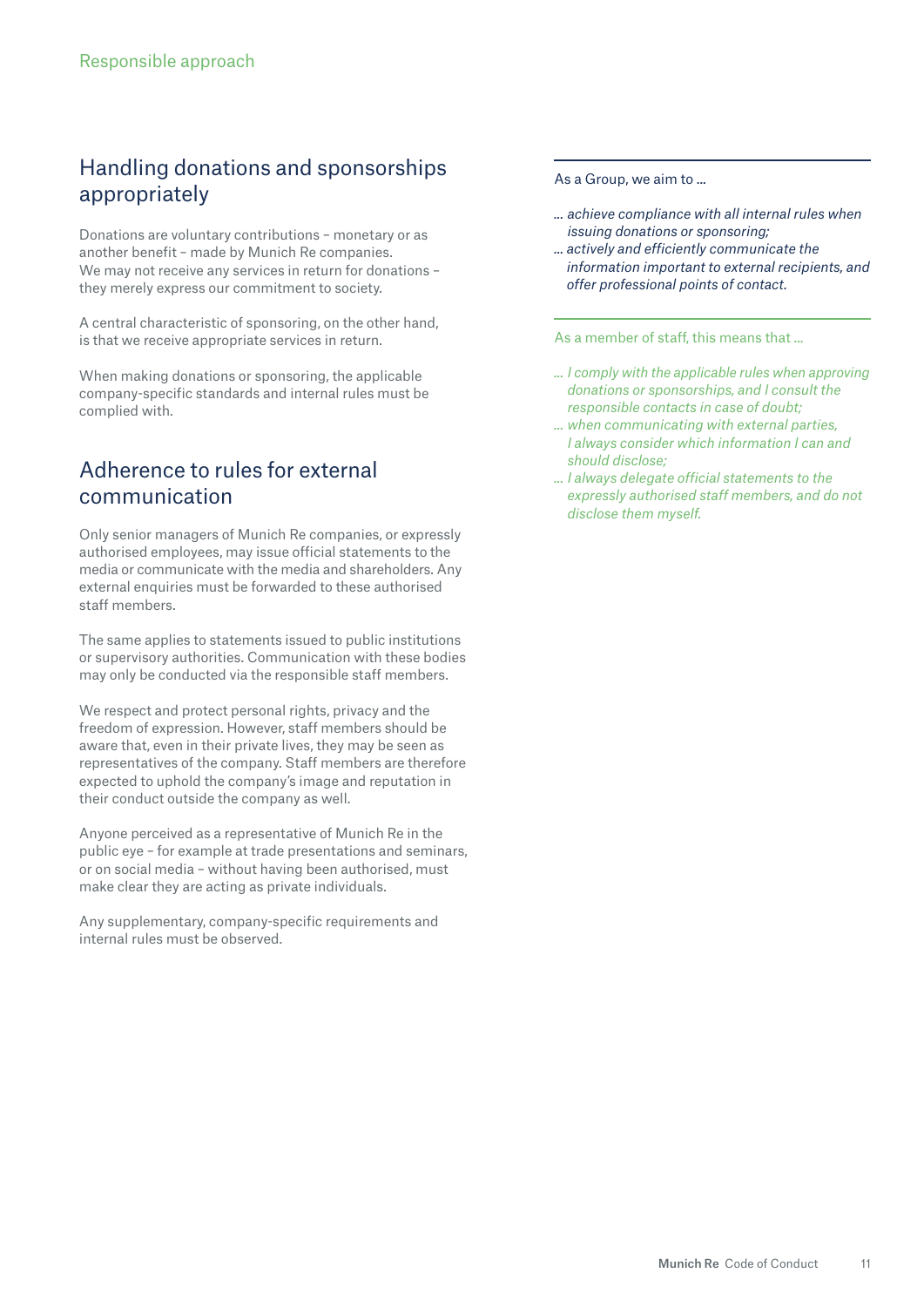#### Tax law

Munich Re sees itself as a law-abiding, transparent and trustworthy taxpayer. All taxes and duties levied on Munich Re, both nationally and internationally, are to be paid. Munich Re's good reputation among the authorities and the public as a responsible and credible taxpayer is to be upheld.

Any supplementary, company-specific requirements and internal rules must be observed.

As a Group, we aim to ...

*... have our staff members comply with the tax rules applicable for fulfilling our tax obligations.* 

#### As a member of staff, this means that ...

- *… I address the tax issues arising in my area of work;*
- *… I develop an awareness for the tax risks involved;*
- *… I comply with the internal rules on taxation;*
- *… my conduct supports our company's ability to pay its taxes on time and in the correct amount;*
- *… when in doubt, I contact Group Tax in due time.*

#### Protecting Munich Re's corporate assets

Munich Re's corporate assets include not only material goods and property, but also intangible goods. These include intellectual property, software products developed in-house, and work results.

All members of staff are responsible for these corporate assets, which may be used for legitimate business purposes only, and on no account for illegal ends. Staff members must comply with the applicable company-specific standards and internal rules when using the company's resources, office equipment, information and communications infrastructure, and when accessing external know-how. Private use thereof is only permitted where expressly allowed by the respective guidelines, rules or special agreements.

As a Group, we aim to ...

*... protect Munich Re's corporate assets and intellectual property, in particular.*

- *… I handle the company assets entrusted to me with care, and I protect them from unauthorised access and theft in particular;*
- *… I comply with the company-specific rules on using corporate assets;*
- *… I comply with the rules on protecting our operating premises and buildings, and do not provide keys or company ID to third parties;*
- *… I see to it that guests and visitors are accompanied when at our offices;*
- *… I report any property-related security issues or suspicious activity to my superiors or the responsible contacts.*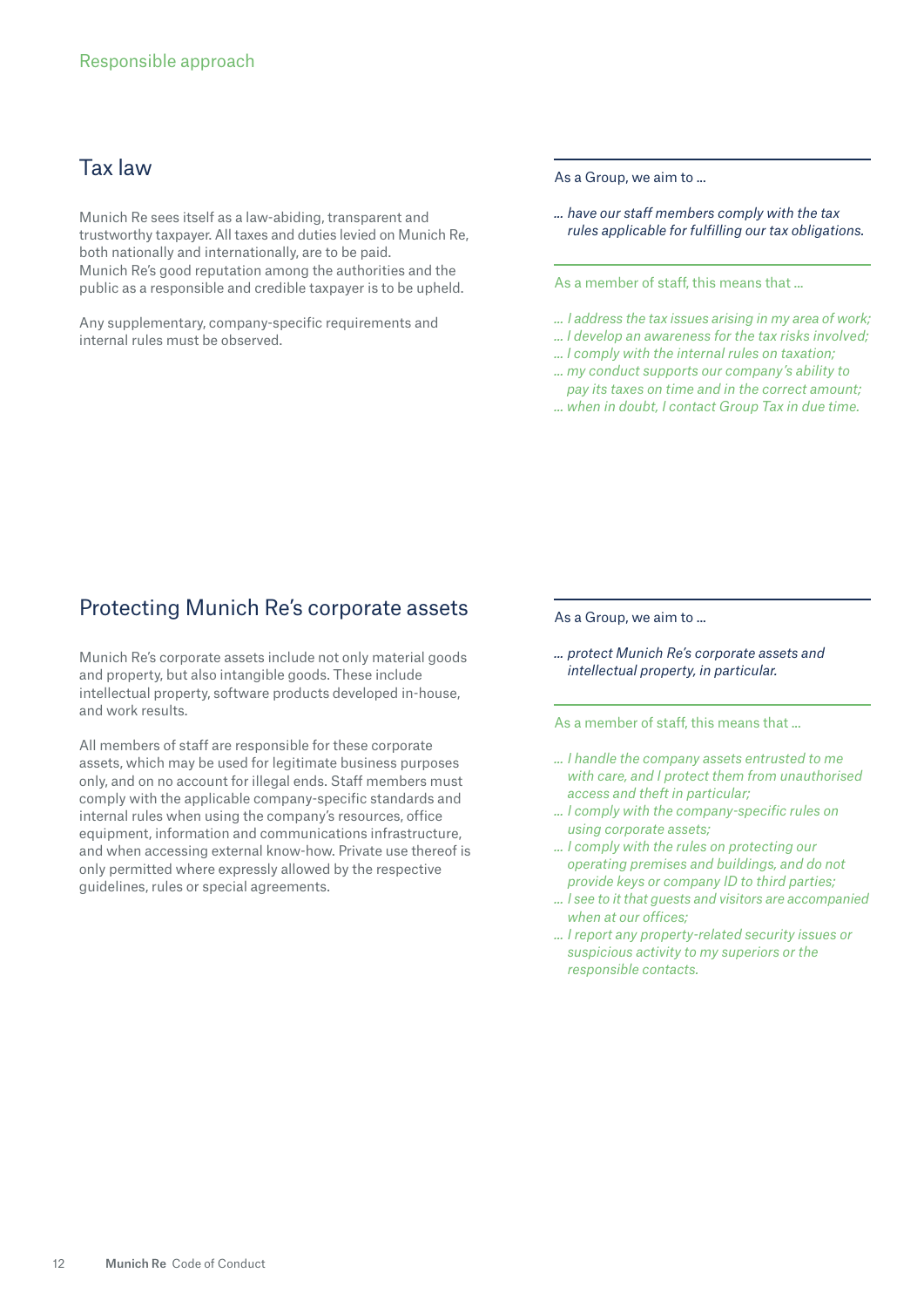#### Whistleblowing

Staff members are to inform their superiors or the responsible contacts of a violation of the law, our internal rules or the provisions of this Code of Conduct, especially in cases of fraud, bribery, falsification of financial statements, or similar crimes. In addition, staff members may report witnessed activity to the company's ombudsman (where applicable), or via the electronic whistleblower portal (if set up at the respective company). The whistleblower portal allows users to communicate with Compliance anonymously. Staff members remain free to report such incidents to the responsible public or supervisory authorities, depending on the type of case.

Any reports will be handled confidentially. If there is reasonable suspicion of a violation, Compliance may also involve in its investigations the internal audit function or – depending on the type of case – the data-protection or money- laundering officers, or other competent contacts, while maintaining the confidentiality of the information received.

#### Dealing with misconduct

Non-compliance with legal provisions or supervisory regulations, or violations of this Code, may harm the reputation of Munich Re and its companies. In addition, such incidents may lead to public sanctions (fines, intervention in our business operations).

Staff members who intentionally or negligently violate internal rules or this Code may be breaching their employment obligations, and thus become subject to disciplinary action including termination of their employment contracts. Any sanctions will be imposed under the principles of proportionality and non-discrimination.

As a Group, we aim to ...

- *… fully clarify any violations;*
- *… encourage staff members to report violations to us;*
- *… protect staff members who report violations.*

As a member of staff, this means that ...

- *… I report any reasonable suspicion of illegal activity, or a breach of internal rules to my superiors or the responsible contacts;*
- *… I can use various channels to report violations (e.g. the whistleblower portal, ombudsman).*

As a Group, we aim to …

- *… sanction misconduct reasonably and appropriately;*
- *… protect whistleblowers who report breaches in good faith;*

- *… I am fully aware that misconduct and breaches of legal provisions, supervisory or internal rules at Munich Re will be investigated and sanctioned without exception;*
- *… I need not fear any kind of reprisal if I report suspicious activity in good faith.*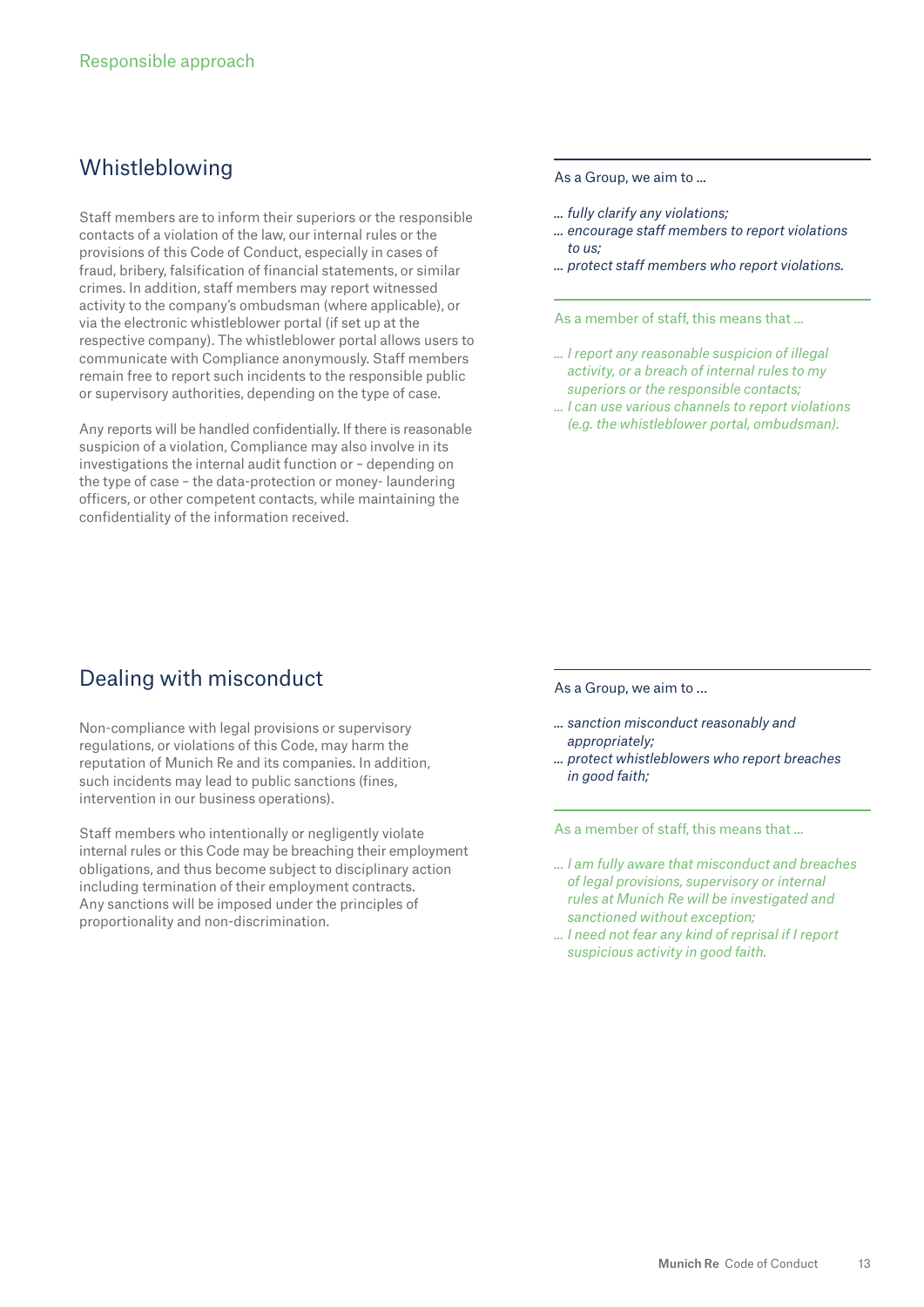### Protection of staff members

Whistleblowers acting in good faith will suffer no negative consequences. This of course applies even if the report turns out to have been unfounded.

The whistleblower in question may be sanctioned for the report only if he or she knew, or should have known, from the outset that it was false. Sanctions may be also imposed if the whistleblower later realises, or should have realised, that the report was false, and then does not inform the responsible contacts accordingly without delay.

Staff members who are wrongly accused may not suffer any negative consequences.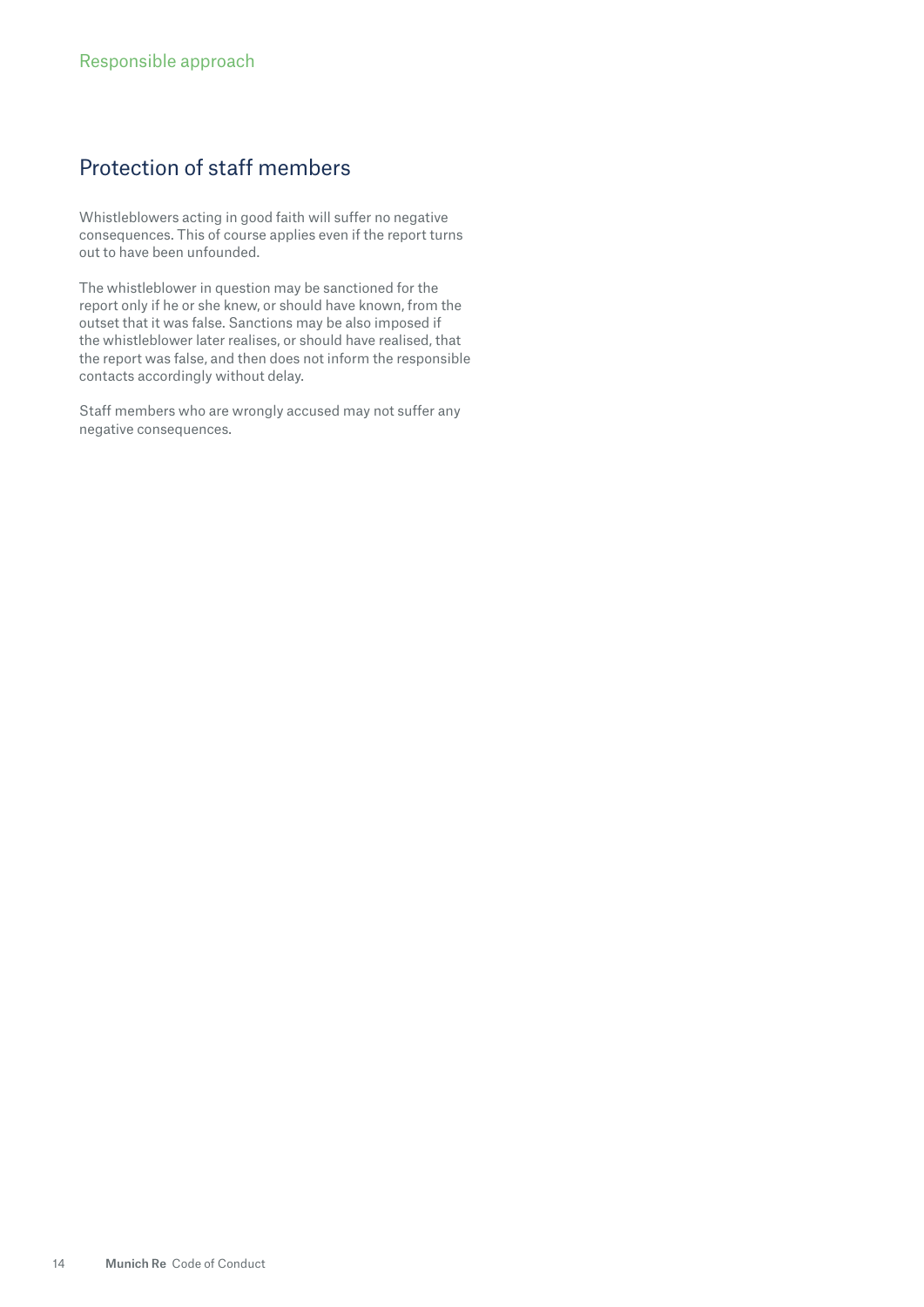## The United Nations Global Compact

The Global Compact's ten universally recognised principles, in the areas of human rights, labour standards, environmental protection, and prevention of corruption, are based on the following documents:

- − the Universal Declaration of Human Rights,
- − the ILO Declaration on Fundamental Principles and Rights at Work,
- − the Rio Declaration on Environment and Development,
- − the United Nations Convention against Corruption.

The Global Compact requires companies to adopt a series of basic principles from the fields of human rights, labour standards, environmental protection and corruption prevention, to uphold these principles and to incorporate them into their business practice within their area of influence:

#### Human rights

- − Principle 1: Businesses should support and respect the protection of internationally proclaimed human rights; and
- − Principle 2: make sure that they are not complicit in human rights abuses.

#### Labour

- − Principle 3: Businesses should uphold the freedom of association and the effective recognition of the right to collective bargaining.
- − Principle 4: Businesses should uphold the elimination of all forms of forced and compulsory labour.
- − Principle 5: Businesses should uphold the effective abolition of child labour.
- − Principle 6: Businesses should uphold the elimination of discrimination in respect of employment and occupation.

#### Environment

- − Principle 7: Businesses should support a precautionary approach to environmental challenges.
- − Principle 8: Businesses should undertake initiatives to promote greater environmental responsibility.
- − Principle 9: Businesses should encourage the development and diffusion of environmentally friendly technologies.

#### Anti-corruption

− Principle 10: Businesses should work against corruption in all its forms, including extortion and bribery.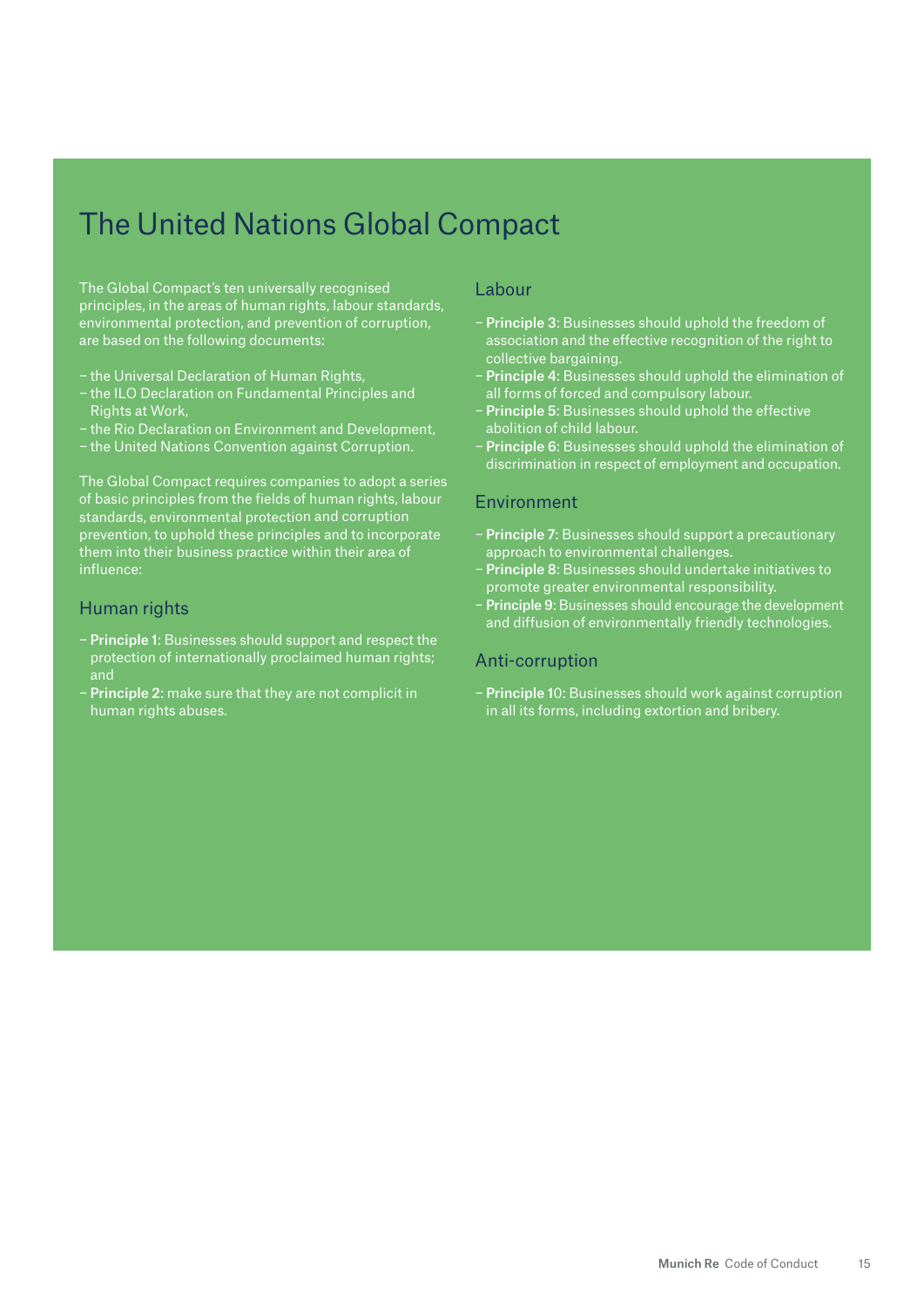- 1 "Munich Re (Group)" includes Münchener Rückversicherungs-Gesellschaft Aktiengesellschaft in München and all of its affiliated companies within the meaning of section 15 et seq. of the German Stock Corporation Act (AktG). For reasons of simplicity, the term Munich Re (Group) is shortened to Group and/or Munich Re. In this context, Munich Re always refers to the Group and not the reinsurance segment.
- 2 When used in this Code of Conduct, the term "staff members" means both male and female employees, including senior executives and board members. For ease of reading, we henceforth refer merely to staff members.
- 3 The term "responsible contacts" within the meaning of this provision include the local Compliance units, Group Compliance, local audit functions, Group Audit and, for example, the Munich Re (Group) ombudsman.
- 4 For the purposes of this Code of Conduct, "Compliance" refers to the compliance organisation in place at the respective company. In case of doubt, Group Compliance should be contacted.